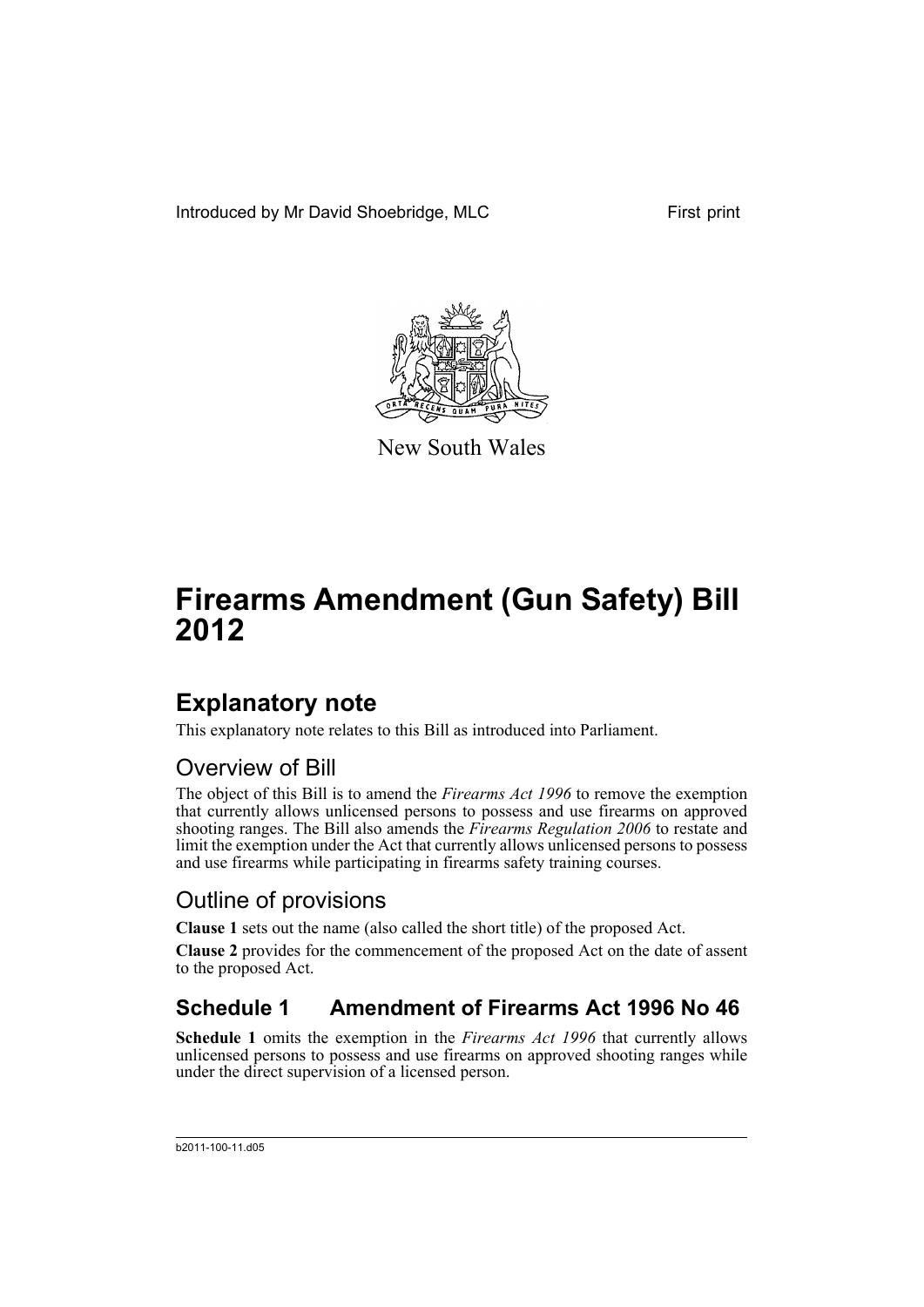Explanatory note

#### **Schedule 2 Amendment of Firearms Regulation 2006**

**Schedule 2 [1]–[4]** remove references to the exemption that is omitted by Schedule 1.

**Schedule 2 [5]** restates the current exemption that allows unlicensed persons to possess and use firearms while participating in firearms safety training courses under the direct supervision of an approved firearms instructor. The new exemption is limited to persons who are undertaking the course known as the Firearms Licence Qualification Course or any other approved course. The exemption specifies that it commences when the person begins the firearms safety training course concerned and ends when that course is complete (or, if the person ceases the course at an earlier date, on that earlier date). The provision requires the person or body conducting the course to record certain particulars.

**Schedule 2 [6]** restates current requirements relating to the exemption for unlicensed persons undertaking firearms safety training courses. The requirements are imposed as conditions of the approval of a person to be an instructor for a firearms safety training course.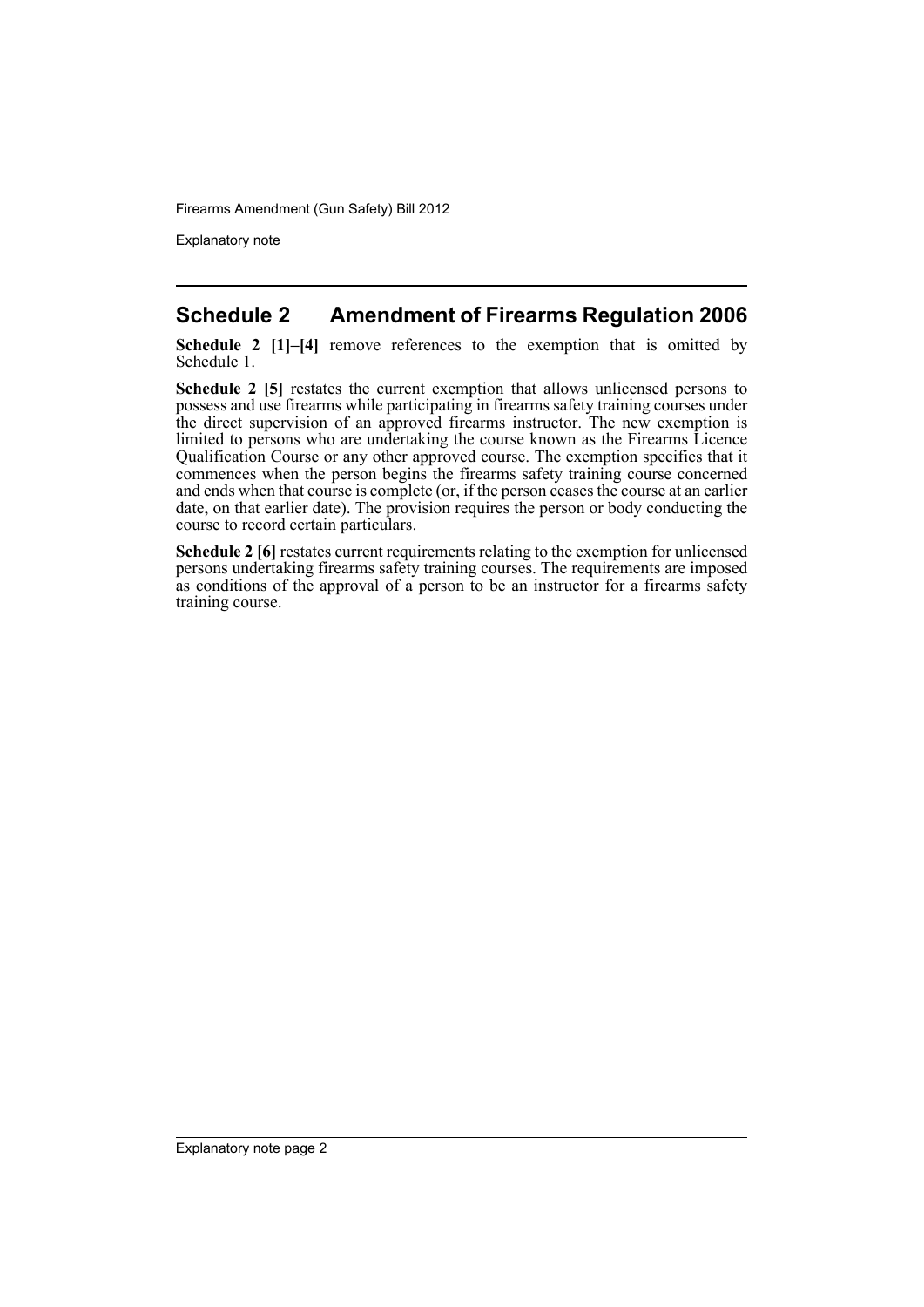Introduced by Mr David Shoebridge, MLC First print



New South Wales

## **Firearms Amendment (Gun Safety) Bill 2012**

## **Contents**

|                                                  | Page |
|--------------------------------------------------|------|
| Name of Act<br>1                                 |      |
| 2 Commencement                                   | 2    |
| Schedule 1 Amendment of Firearms Act 1996 No 46  | 3    |
| Schedule 2 Amendment of Firearms Regulation 2006 | 4    |
|                                                  |      |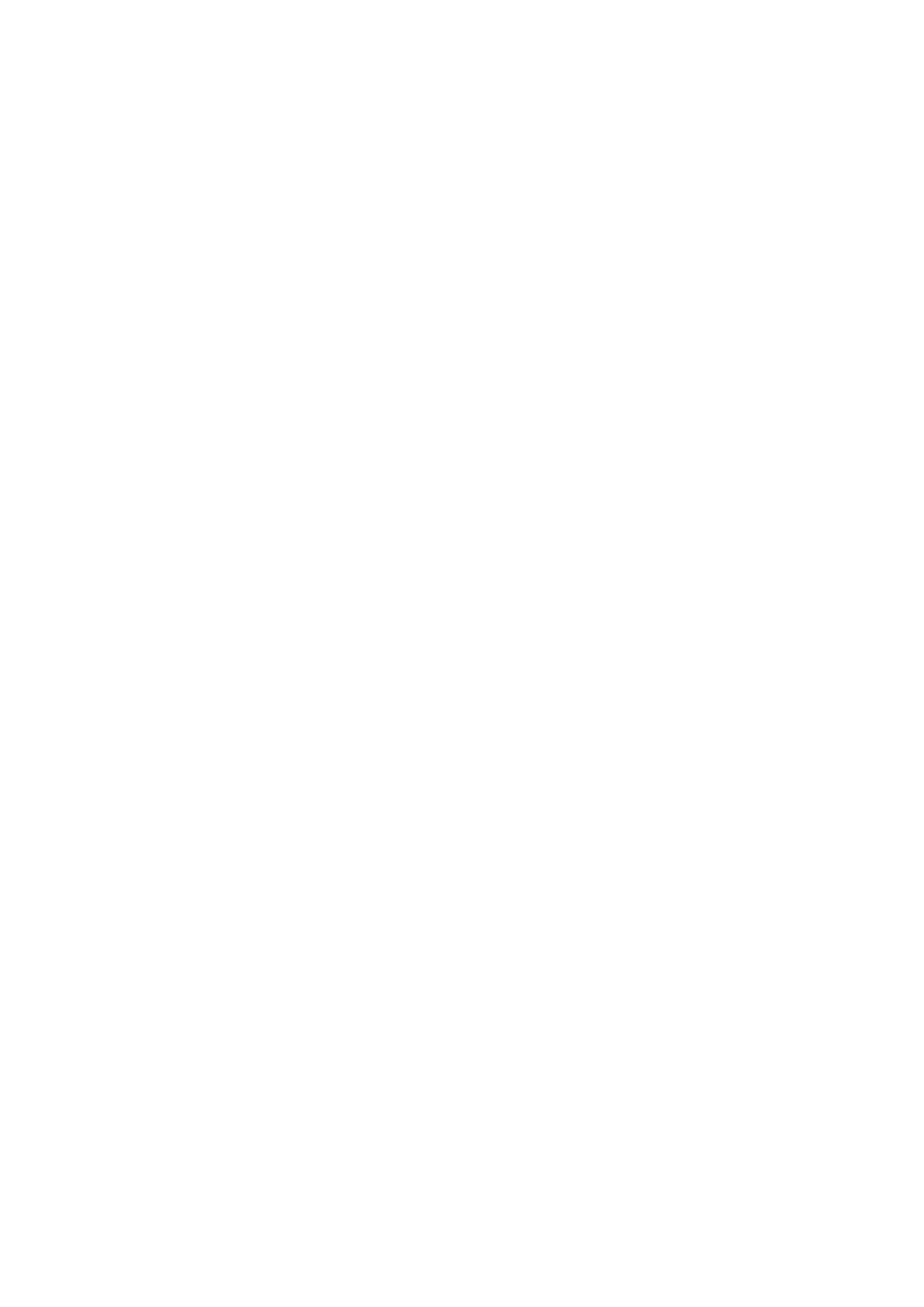

New South Wales

## **Firearms Amendment (Gun Safety) Bill 2012**

No , 2012

#### **A Bill for**

An Act to amend the *Firearms Act 1996* to delete section 6B from the Act so as to prevent persons without a licence or permit to possess or use a firearm from having access to and the ability to discharge firearms, and for other purposes.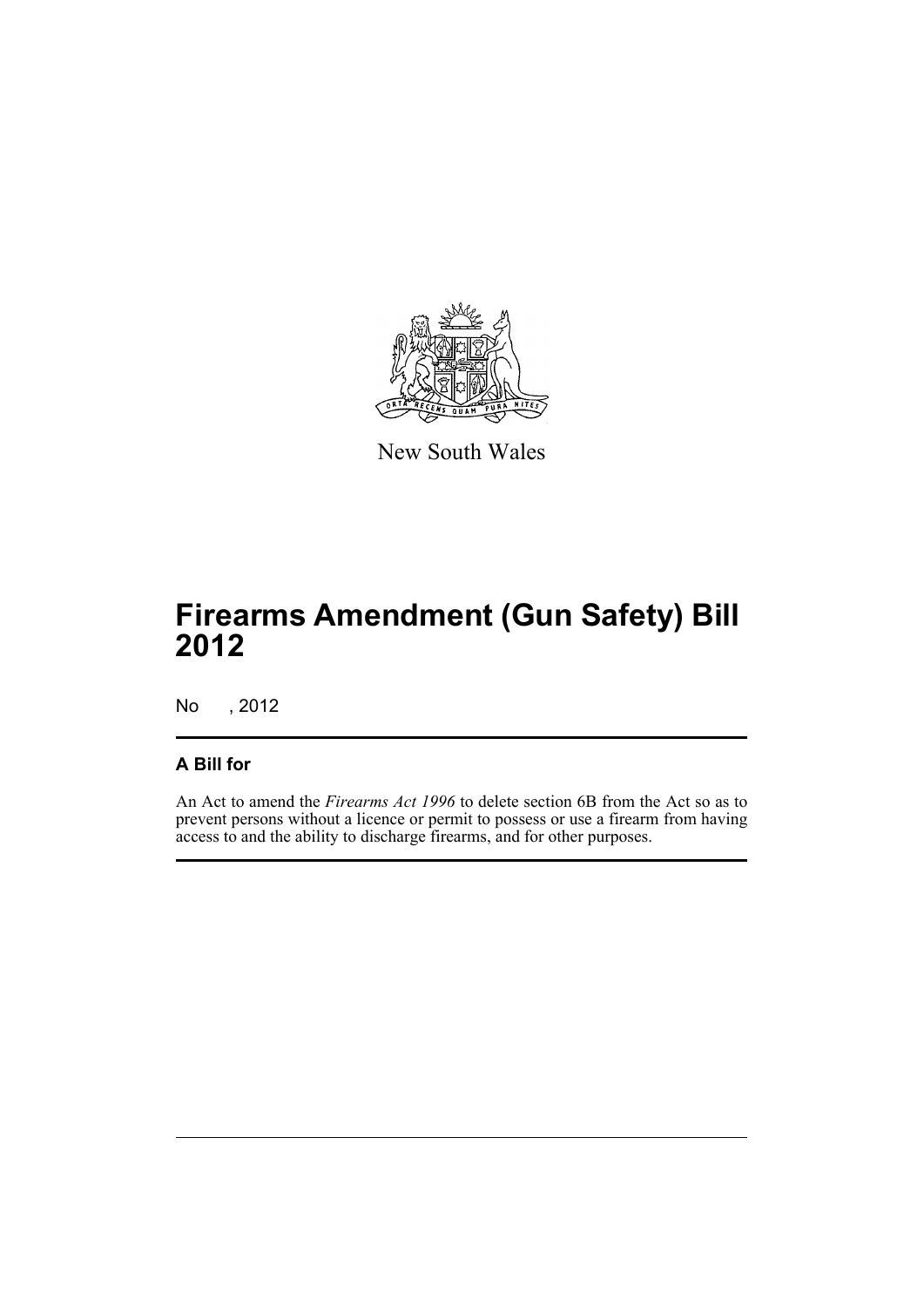<span id="page-5-1"></span><span id="page-5-0"></span>

| The Legislature of New South Wales enacts:                |               |  |
|-----------------------------------------------------------|---------------|--|
| Name of Act                                               | $\mathcal{P}$ |  |
| This Act is the Firearms Amendment (Gun Safety) Act 2012. | 3             |  |
| <b>Commencement</b>                                       |               |  |
| This Act commences on the date of assent to this Act.     | 5             |  |
|                                                           |               |  |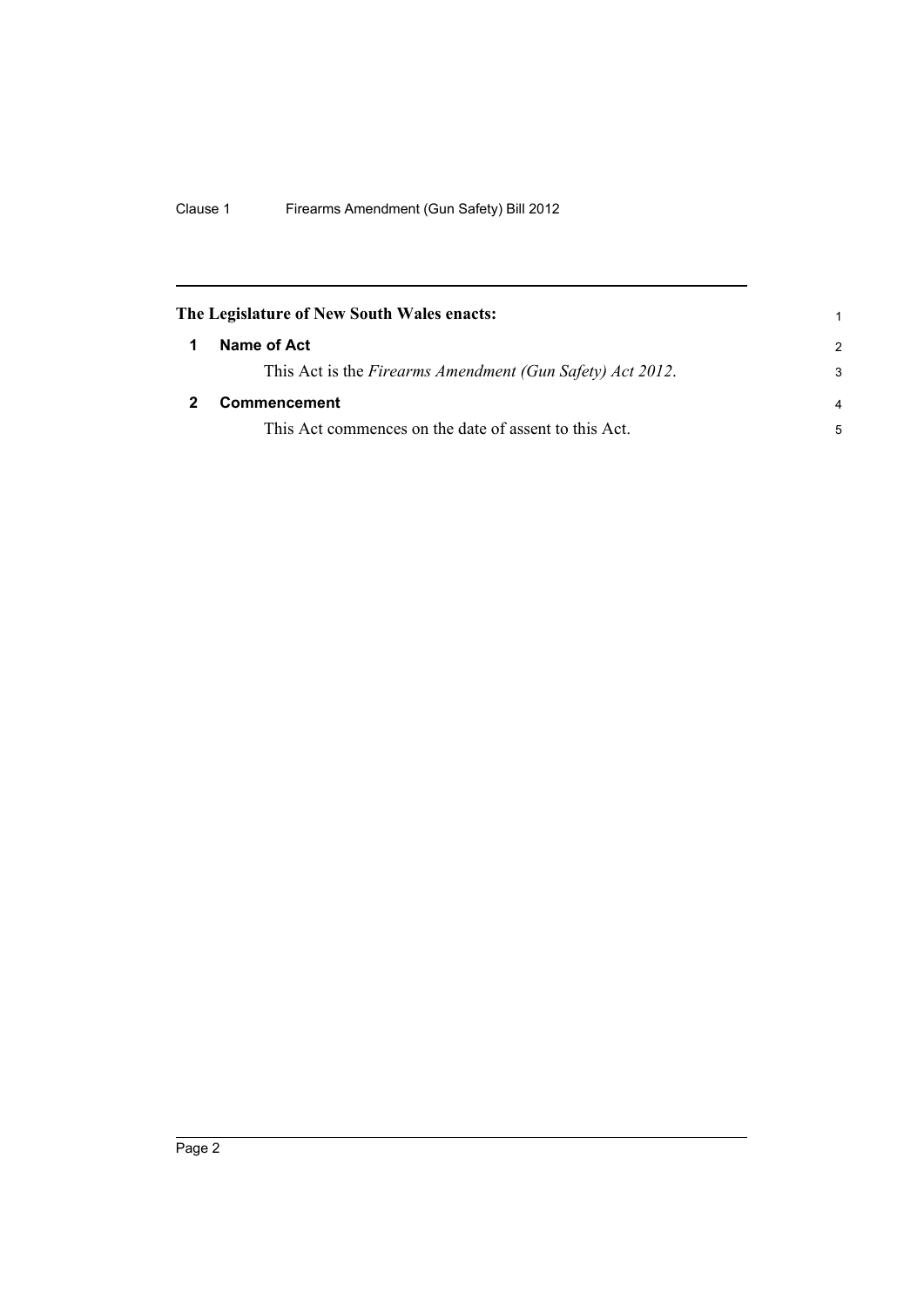Amendment of Firearms Act 1996 No 46 Schedule 1

<span id="page-6-0"></span>

| <b>Schedule 1</b> | <b>Amendment of Firearms Act 1996 No 46</b>                                                                                             |         |
|-------------------|-----------------------------------------------------------------------------------------------------------------------------------------|---------|
|                   | Section 6B Exemption for unlicensed persons shooting on approved<br>ranges and for persons undertaking firearms safety training courses | 2<br>-3 |
| Omit the section. |                                                                                                                                         |         |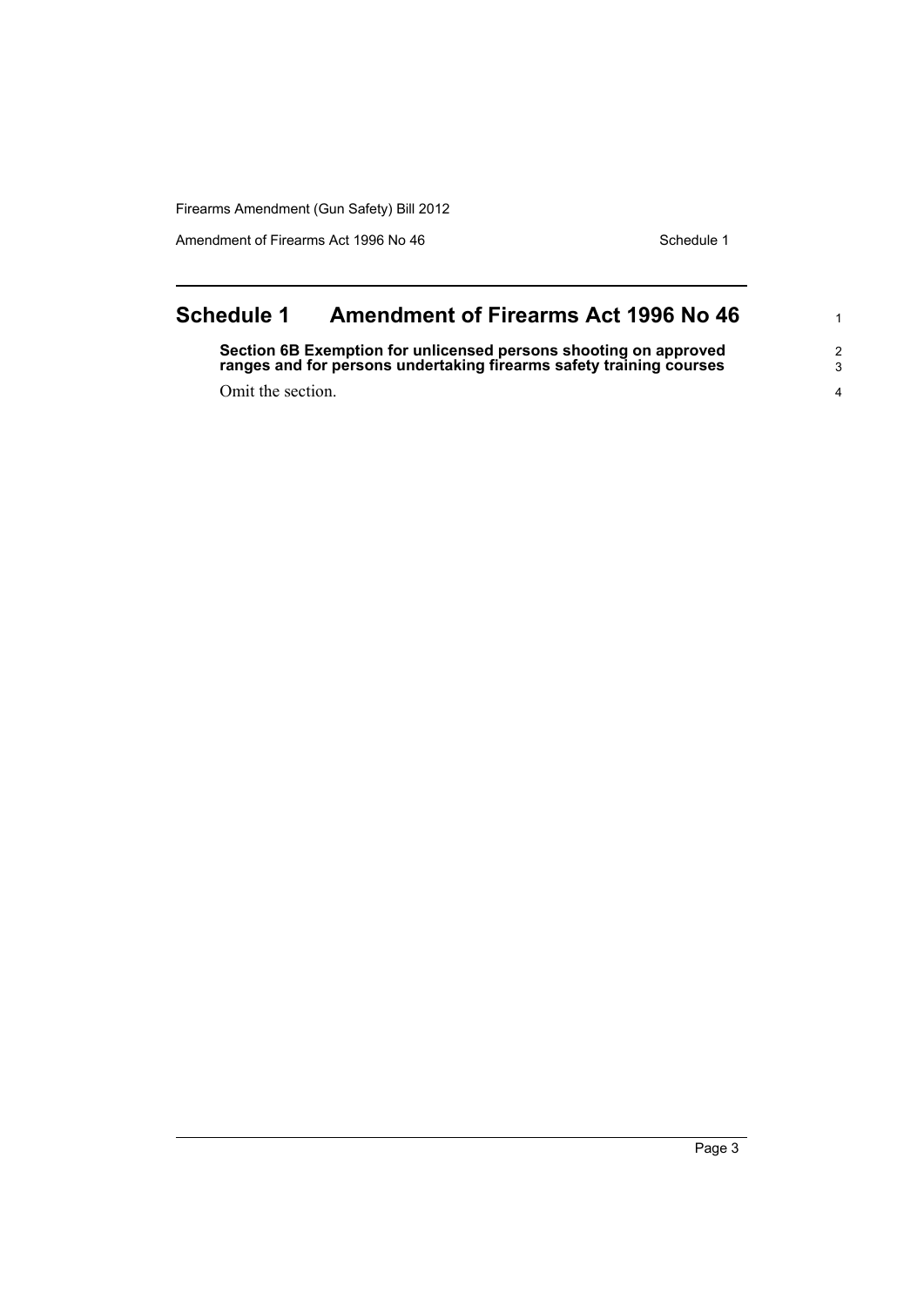<span id="page-7-0"></span>

|     | <b>Schedule 2</b>                                                                                                                                                                                                                                                |                  |                      | <b>Amendment of Firearms Regulation 2006</b>                                                                                 | 1              |  |
|-----|------------------------------------------------------------------------------------------------------------------------------------------------------------------------------------------------------------------------------------------------------------------|------------------|----------------------|------------------------------------------------------------------------------------------------------------------------------|----------------|--|
| [1] | Clause 25 Recognition of interstate licences-additional purposes                                                                                                                                                                                                 |                  |                      |                                                                                                                              | 2              |  |
|     | Omit clause $25(1)$ (e) and $(2)$ (b).                                                                                                                                                                                                                           |                  |                      |                                                                                                                              |                |  |
| [2] | <b>Clause 88 Special conditions relating to shooting ranges</b><br>Omit clause 88 (a).                                                                                                                                                                           |                  |                      |                                                                                                                              | 4<br>5         |  |
| [3] | Clause 109A Exemption for unlicensed persons shooting on approved<br>ranges                                                                                                                                                                                      |                  |                      |                                                                                                                              |                |  |
|     | Omit the clause.                                                                                                                                                                                                                                                 |                  |                      |                                                                                                                              |                |  |
| [4] | Clause 110 Requirements relating to exemption for unlicensed persons<br>shooting on approved ranges and for persons undertaking firearms<br>safety training courses                                                                                              |                  |                      |                                                                                                                              |                |  |
|     |                                                                                                                                                                                                                                                                  | Omit the clause. |                      |                                                                                                                              | 12             |  |
| [5] |                                                                                                                                                                                                                                                                  | Clause 112       |                      |                                                                                                                              | 13             |  |
|     | Insert before clause 113:                                                                                                                                                                                                                                        |                  |                      |                                                                                                                              | 14             |  |
|     | 112<br>Exemption relating to persons undertaking firearms safety<br>training courses<br>(1)<br>In this clause:                                                                                                                                                   |                  |                      |                                                                                                                              |                |  |
|     |                                                                                                                                                                                                                                                                  |                  |                      |                                                                                                                              | 15             |  |
|     |                                                                                                                                                                                                                                                                  |                  |                      | regulated firearms safety training course means:                                                                             | 16             |  |
|     |                                                                                                                                                                                                                                                                  |                  | (a)                  | the course known as the Firearms Licence Qualification<br>Course, or                                                         | 17<br>18       |  |
|     |                                                                                                                                                                                                                                                                  |                  | (b)                  | any other approved course conducted by or on behalf of an<br>approved person or body.                                        | 19<br>20       |  |
|     | (2)<br>following particulars:                                                                                                                                                                                                                                    |                  |                      | A person or body conducting a regulated firearms safety training<br>course must record, in the approved form and manner, the | 21<br>22<br>23 |  |
|     |                                                                                                                                                                                                                                                                  |                  | (a)                  | the name of any person who applies to undertake the<br>course.                                                               | 24<br>25       |  |
|     |                                                                                                                                                                                                                                                                  |                  | (b)                  | such other particulars as may be specified by the<br>Commissioner.                                                           | 26<br>27       |  |
|     | A person who undertakes a regulated firearms safety training<br>(3)<br>course is, during the period specified in subclause (4), exempt<br>from the requirement under the Act to be authorised by a licence<br>to possess or use a firearm if the person does so: |                  | 28<br>29<br>30<br>31 |                                                                                                                              |                |  |
|     |                                                                                                                                                                                                                                                                  |                  | (a)                  | while participating in the course, and                                                                                       | 32             |  |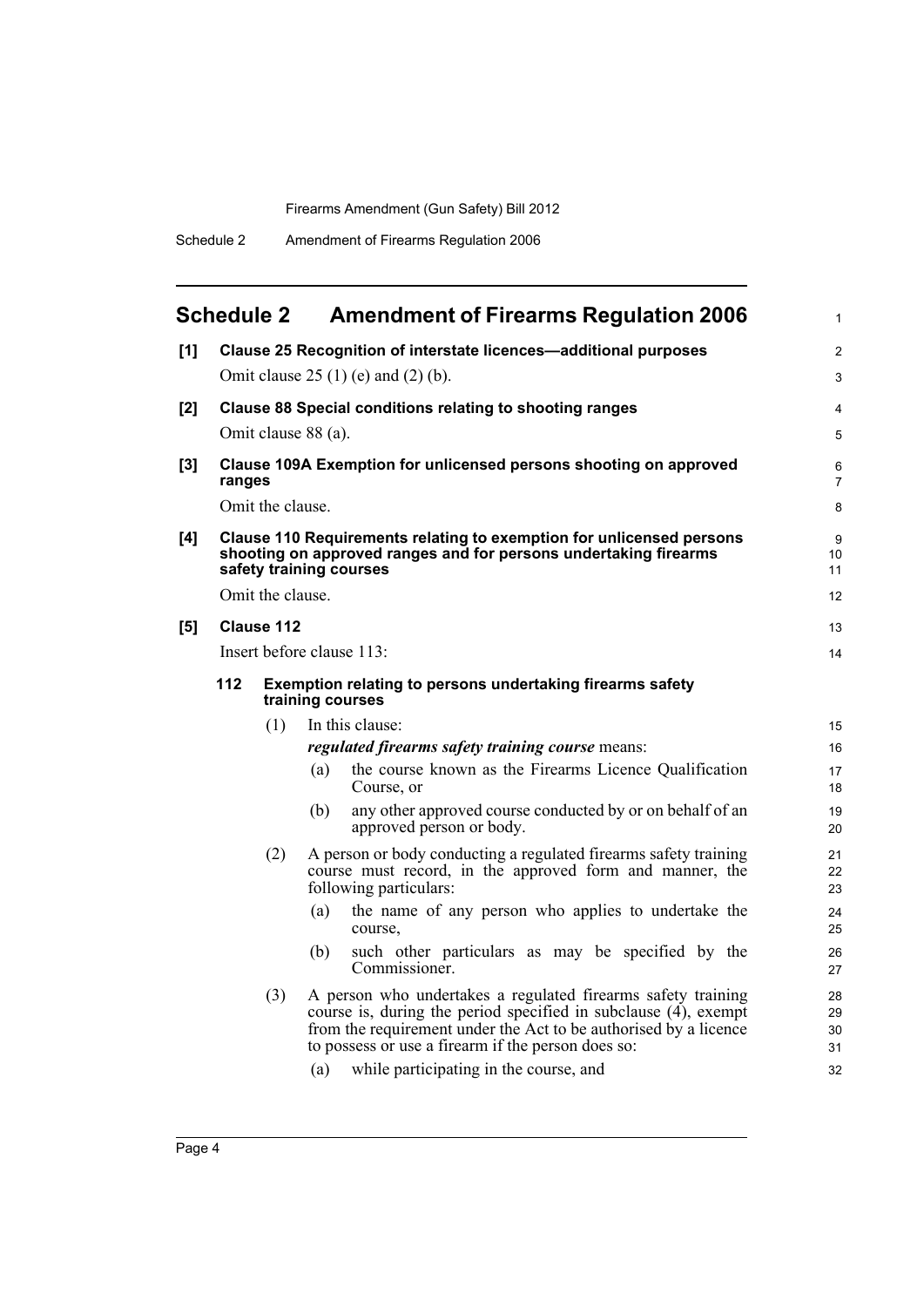Amendment of Firearms Regulation 2006 Schedule 2

[6] Clause

|                                | (b) | except in such cases as may otherwise be approved—while<br>under the direct supervision of a person who:                                                                                                                                                                                                                                                                                                                                                                        | 1<br>$\overline{2}$                                                                                                                             |                           |
|--------------------------------|-----|---------------------------------------------------------------------------------------------------------------------------------------------------------------------------------------------------------------------------------------------------------------------------------------------------------------------------------------------------------------------------------------------------------------------------------------------------------------------------------|-------------------------------------------------------------------------------------------------------------------------------------------------|---------------------------|
|                                |     | (i)<br>1S                                                                                                                                                                                                                                                                                                                                                                                                                                                                       | Commissioner<br>by the<br>approved<br>under<br>clause $122(4)$ as a firearms licence qualification<br>instructor, and                           | 3<br>$\overline{4}$<br>5  |
|                                |     | (ii)<br>course, and                                                                                                                                                                                                                                                                                                                                                                                                                                                             | is appointed by the person or body conducting the                                                                                               | $\,6\,$<br>$\overline{7}$ |
|                                |     | (iii)                                                                                                                                                                                                                                                                                                                                                                                                                                                                           | is the holder of a licence that authorises the person<br>to possess and use the firearm.                                                        | 8<br>9                    |
| (4)                            |     | An exemption under this clause:                                                                                                                                                                                                                                                                                                                                                                                                                                                 |                                                                                                                                                 | 10                        |
|                                | (a) |                                                                                                                                                                                                                                                                                                                                                                                                                                                                                 | commences when the person begins the regulated firearms<br>safety training course, and                                                          | 11<br>12                  |
|                                | (b) |                                                                                                                                                                                                                                                                                                                                                                                                                                                                                 | ends when that course is completed (or, if the person<br>ceases the course at an earlier date, on that earlier date).                           | 13<br>14                  |
|                                |     |                                                                                                                                                                                                                                                                                                                                                                                                                                                                                 | <b>Clause 122 Firearms safety training courses</b>                                                                                              | 15                        |
| Insert after clause $122(6)$ : |     |                                                                                                                                                                                                                                                                                                                                                                                                                                                                                 |                                                                                                                                                 | 16                        |
| (7)                            |     | It is a condition of the approval under subclause (4) of a person<br>to be an instructor for a firearms safety training course that the<br>person must ensure that each person who, in accordance with<br>clause 112, possesses or uses a firearm while participating in the<br>course but who is not authorised by a licence or permit to do so,<br>completes and signs a form containing the following questions<br>before the person uses any firearm as part of the course: |                                                                                                                                                 |                           |
|                                | (a) |                                                                                                                                                                                                                                                                                                                                                                                                                                                                                 | Have you, in New South Wales or elsewhere:                                                                                                      | 24                        |
|                                |     | (i)                                                                                                                                                                                                                                                                                                                                                                                                                                                                             | been refused or prohibited from holding a firearms<br>licence or permit or had a firearms licence or permit<br>suspended, cancelled or revoked? | 25<br>26<br>27            |
|                                |     | (ii)                                                                                                                                                                                                                                                                                                                                                                                                                                                                            | been the subject of a firearms prohibition order?                                                                                               | 28                        |
|                                |     | (iii)                                                                                                                                                                                                                                                                                                                                                                                                                                                                           | within the last 10 years, been convicted of an<br>offence involving firearms, weapons, prohibited<br>drugs, robbery, violence or terrorism?     | 29<br>30<br>31            |
|                                |     | (iv)                                                                                                                                                                                                                                                                                                                                                                                                                                                                            | within the last 10 years, been convicted of an<br>offence of a sexual nature?                                                                   | 32<br>33                  |
|                                |     | (v)                                                                                                                                                                                                                                                                                                                                                                                                                                                                             | within the last 10 years, been the subject of a family<br>law or domestic violence order or an apprehended                                      | 34<br>35                  |

revoked)? (b) Are you currently, in New South Wales or elsewhere:

violence order (other than an order that was

(i) subject to a good behaviour bond?